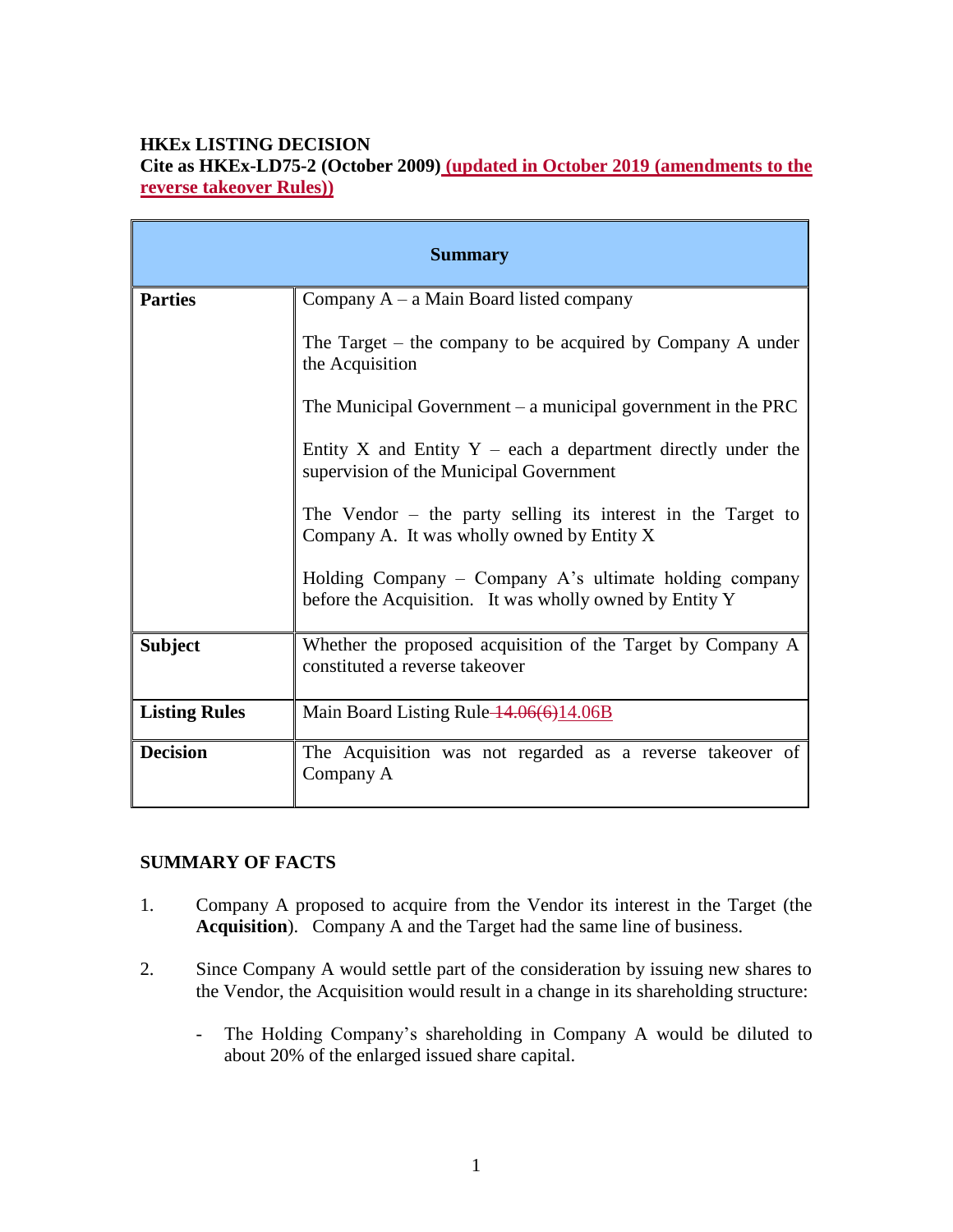- The Vendor would hold more than 50% of Company A's enlarged issued share capital. Under Note 6(a) to Rule 26.1 of the Takeovers Code, the Vendor was granted a waiver from its obligation to make a general offer for Company A as a result of the Acquisition.
- 3. The simplified group structures before and after the Acquisition are:





4. The Acquisition was a connected transaction for Company A as the Exchange had deemed the Vendor and its associates to be Company A's connected persons since the listing of Company A. Based on the percentage ratio calculation, the Acquisition was also a very substantial acquisition.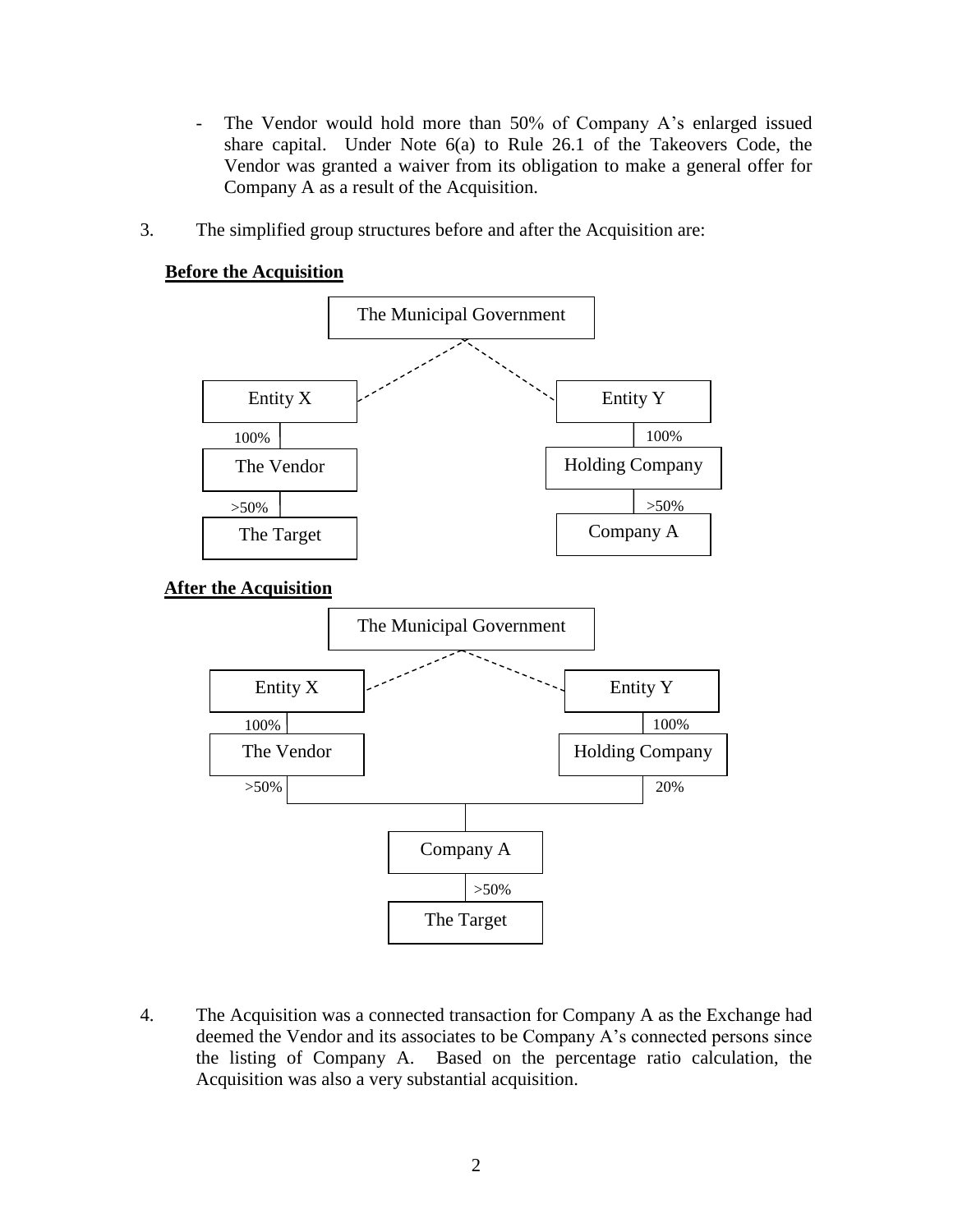- 5. Company A sought the Exchange's confirmation that the Acquisition was not a reverse takeover under Rule 14.06(6). It submitted that although the Acquisition would result in the Vendor acquiring a controlling interest in Company A, there would not be a change in control under Rule 14.06(6) because:
	- Both Entity X and Entity Y were subordinate departments of the Municipal Government and under its supervision. Through these entities, the Municipal Government had exercised control over each of the Holding Company, Company A, the Vendor and the Target, including through the exercise of voting rights.
	- The Municipal Government had, and would continue to have, ultimate control over Company A before and after the Acquisition.

# **ISSUE**

6. Whether the Acquisition constituted a reverse takeover of Company A.

# **APPLICABLE LISTING RULES OR PRINCIPLES**

7. Rule 14.06(6) defines "reverse takeover" as:

an acquisition or a series of acquisitions of assets by an issuer which, in the opinion of the Exchange, constitutes, or is part of a transaction or arrangement or series of transactions or arrangements which constitute, an attempt to achieve a listing of the assets to be acquired and a means to circumvent the requirements for new applicants set out in Chapter 8 of the Exchange Listing Rule. A "reverse takeover" normally refers to:

- (a) an acquisition or a series of acquisitions (aggregated under rules 14.22 and 14.23) of assets constituting a very substantial acquisition where there is or which will result in a change in control (as defined in the Takeovers Code) of the listed issuer (other than at the level of its subsidiaries); or
- (b) acquisition(s) of assets from a person or a group of persons or any of his/their associates pursuant to an agreement, arrangement or understanding entered into by the listed issuer within 24 months of such person or group of persons gaining control (as defined in the Takeovers Code) of the listed issuer (other than at the level of its subsidiaries), where such gaining of control had not been regarded as a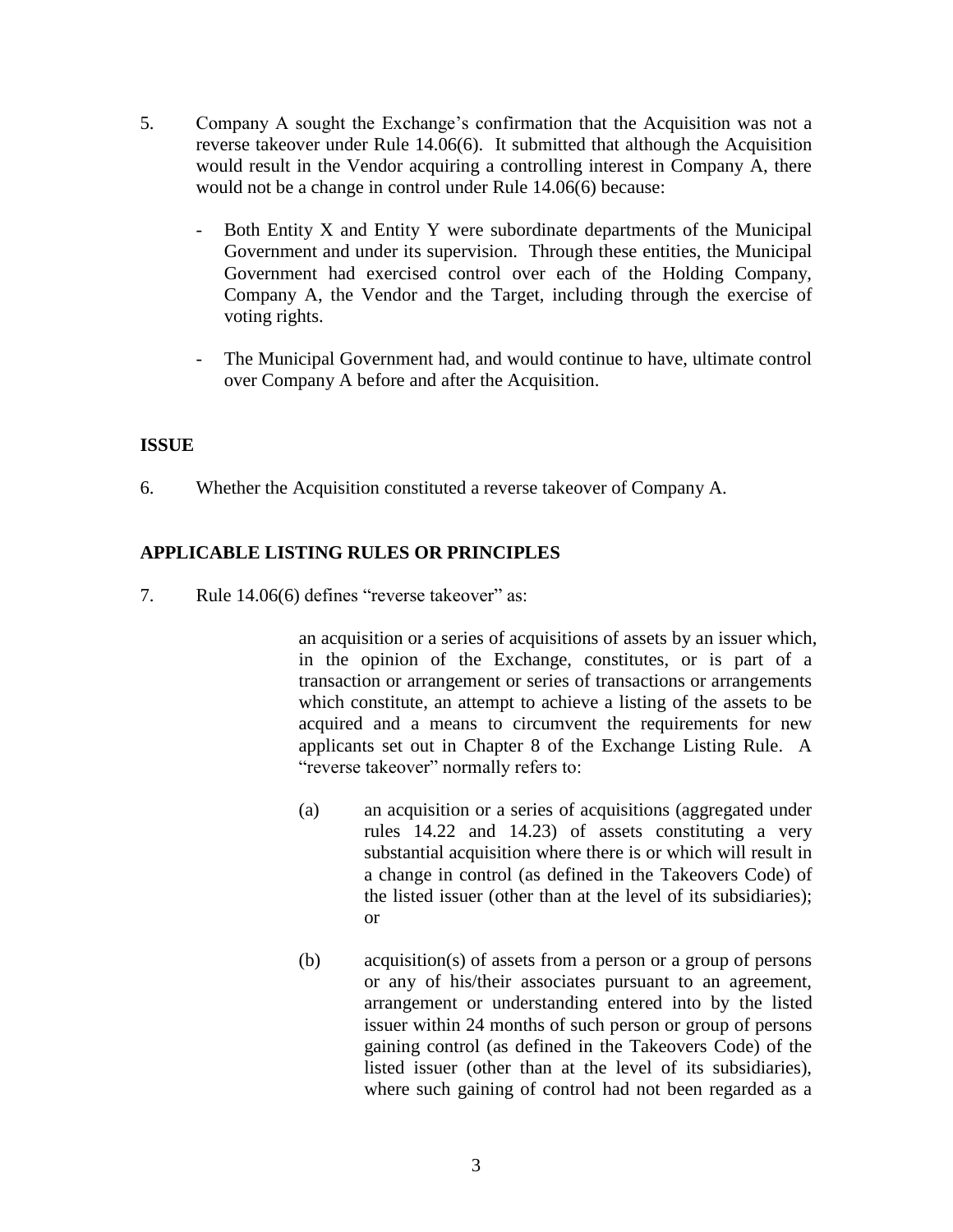reverse takeover, which individually or together constitute(s) a very substantial acquisition. …

(Rule 14.06(6) (now Rule 14.06B) was amended on 1 October 2019. See Note 1 below.)

### **ANALYSIS**

- 8. Rule 14.06(6)(a) describes a specific form of reverse takeover that involves injection of significant assets into an issuer and a change in its control (as defined in the Takeovers Code).
- 9. Since the Municipal Government would remain Company A's controlling shareholder following the Acquisition, there would not be a change in its ultimate control as a result of the Acquisition.
- 10. The Exchange also took into account the assessment of "control" under the Takeovers Code. In this case, the Takeovers Executive had granted a waiver to the Vendor from its obligation to make a general offer under Note 6(a) to Rule 26.1 of the Takeovers Code. This was different from the situation where the control of an issuer changed and a whitewash waiver was granted subject to independent shareholders' approval under the Takeovers Code.

### **DECISION**

11. 14. The Acquisition was not regarded as a reverse takeover of Company A.

### *Notes*

- *1 The reverse takeover Rules were amended on 1 October 2019. Under the new Rule 14.06B (which incorporates former Rule 14.06(6) with certain modifications):*
	- *A "reverse takeover" is defined as an acquisition or series of acquisitions by a listed issuer which, in the opinion of the Exchange, constitutes, or is part of a transaction and/or arrangement or series of transactions and/or arrangements which constitutes, an attempt to achieve a listing of the acquisition targets and a means to circumvent the requirements for new applicants as set out in Chapter 8 of the Listing Rules.*
	- *Note 1 to Rule 14.06B sets out the factors that the Exchange will normally consider in assessing whether the acquisition or series of acquisitions is a reverse takeover.*